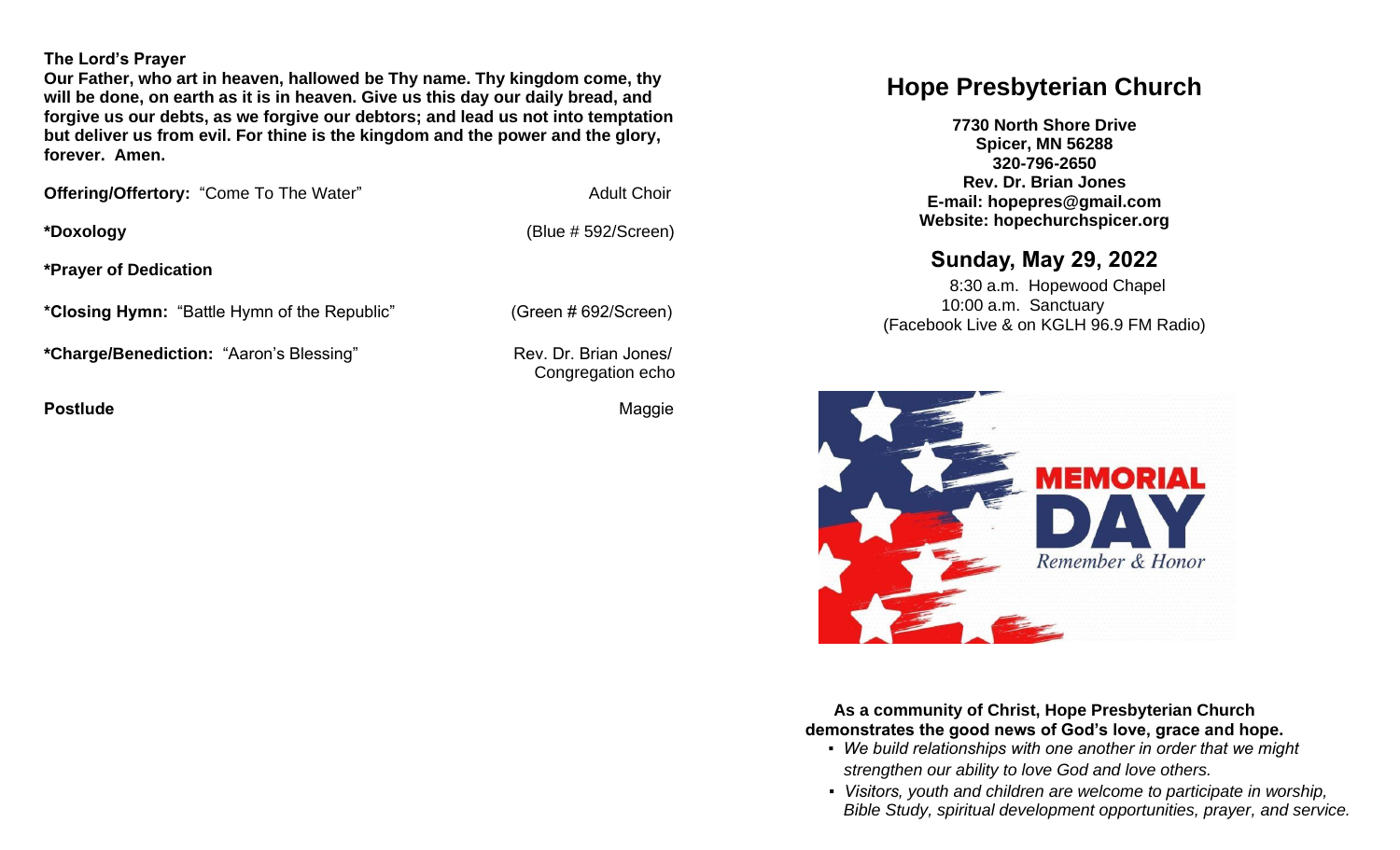*God is here and welcomes you! If you are a visitor and are looking for a church home, be assured you are welcome and needed at Hope Church. We are a people who seek to respond to God's love in Christ and we invite you to join us.*

*Please be advised that our sanctuary worship service is on Facebook Live and also taped for television broadcast, aired on Channel 18 (Windstream Cable) and Channel 181 (Charter Cable) on Sundays (2:30 pm), Tuesdays (11:30 am and 8:30 pm), and Thursdays (8:00 am and 5:00 pm).*

*ATTENDANCE FOLDERS: Please fill out the attendance pad located at the inside end of your pew and pass it down your row. If you are visiting, please mark the visitor column and include your mailing address. Thank You!*

# **\*(Please stand as you are able)**

**Prelude Maggie Harp Maggie Harp Maggie Harp Maggie Harp** 

**Welcome-Lay Reader 8:30 am Kristene Foreman 10:00 am Sue Block**

# **\*Call to Worship**

One: With what shall we come before the Holy One and bow ourselves before God on high?

**ALL: God has shown us what is good.** 

One: What does the Lord require of us,

**ALL: But to do justice, to love kindness and to walk humbly with our God?**

# **\*Opening Prayer**

One**:** Gracious Power, you call us to your everlasting springs to be drenched and reformed, but we fail to heed you. We do not turn with love to our neighbors, to ourselves, or to you. Forgive us for our failings, shield us from our due, and guide us into unity with all, for the sake of the whole world.

**ALL: Amen.**

\***Hymn of Praise:** "Come, Thou Almighty King" (Green # 341/Screen)

# **Prayer of Confession**

**ALL: Loving God, we confess that we are an anxious people who deny your blessing and fail to keep your word. Forgive us, we pray, for these and all our sins, that we might live in peace and reflect your love in the world; through Jesus Christ we pray. Amen.** 

**Assurance of Forgiveness**

| <b>I</b> assing the Leave Theory share a sign of childes peace with one another $\mu$                                                                                                                                                            |                                                          |                             |
|--------------------------------------------------------------------------------------------------------------------------------------------------------------------------------------------------------------------------------------------------|----------------------------------------------------------|-----------------------------|
| <b>Announcements</b>                                                                                                                                                                                                                             |                                                          |                             |
| <b>Special Music:</b> "Down to the River to Pray"                                                                                                                                                                                                |                                                          | <b>Adult Choir</b>          |
| <b>Children's Sermon</b>                                                                                                                                                                                                                         | <b>Response: "Lord, Listen to Your Children Praying"</b> | (STF # 2193/Screen)         |
| <b>Prayer for Illumination</b><br>One: Holy God, whose voice is heard in the thunder and in the silence, speak to us<br>now, by the power of your Spirit, so that we may hear your word for us today. In<br>Jesus' name we ask it.<br>ALL: Amen. |                                                          |                             |
| <b>Responsive Reading: Psalm 97</b>                                                                                                                                                                                                              |                                                          |                             |
| Reading From Acts: Acts 16:16-34                                                                                                                                                                                                                 |                                                          |                             |
| Gospel Reading: John 17:20-26                                                                                                                                                                                                                    |                                                          |                             |
| Sermon: "One"                                                                                                                                                                                                                                    |                                                          | <b>Rev. Dr. Brian Jones</b> |
| *Sermon Hymn: "He Touched Me"                                                                                                                                                                                                                    |                                                          | (Green # 628/Screen)        |
| *Affirmation of Faith/The Apostles' Creed                                                                                                                                                                                                        |                                                          |                             |

**\*Passing of the Peace** (Please share a sign of Christ's peace with one another)

\***Affirmation of Faith/The Apostles' Creed** 

**I believe in God the Father Almighty, Maker of heaven and earth, and in Jesus Christ his only Son, our Lord, who was conceived by the Holy Ghost, born of the Virgin Mary, suffered under Pontius Pilate, was crucified, dead and buried; he descended into hell; the third day he rose again from the dead; he ascended into heaven, and sitteth on the right hand of God the Father Almighty; from thence he shall come to judge the quick and the dead. I believe in the Holy Ghost; the holy catholic church; the communion of saints; the forgiveness of sins; the resurrection of the body; and the life everlasting. Amen.**

**Sharing of Joys & Concerns**

**Prayers for the People**

**\*Gloria Patri** (Blue # 577/Screen)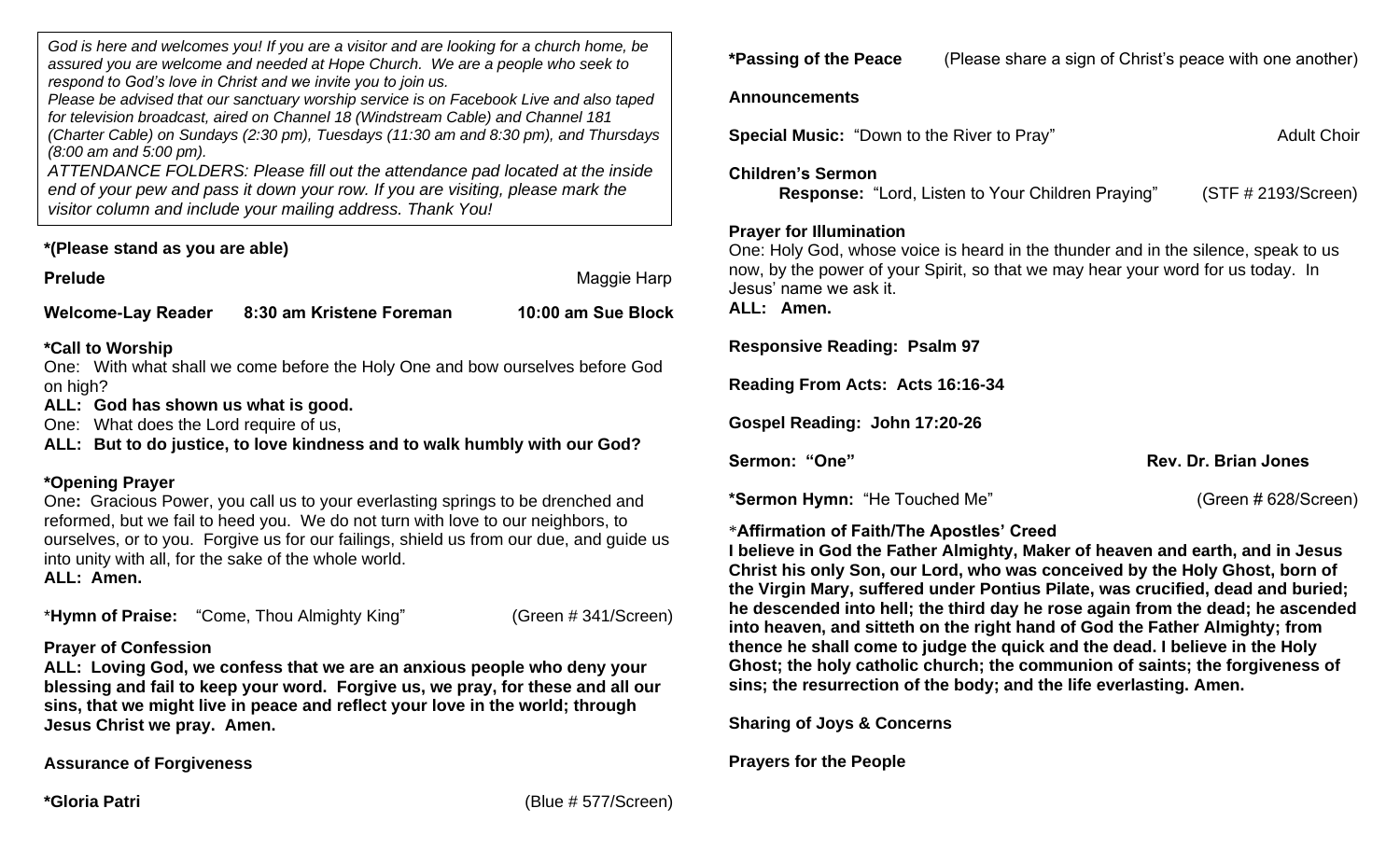#### **HOSPITALITY SERVANTS**

### **Coffee Servers**

**May 29:** Melissa & Lyle Mangen **June 5:** Kathy & Daryl Taatjes

#### **Ushers**

**May 29:** 8:30 am Karen Hagemeier, Melissa Mangen, Elroy & Sharon Jones 10:00 am Tim Block, Kennedy Haglund, Isaac Haglund, Anakin Haglund **June 5:** 8:30 a.m. **Need 3-4**

10:00 a.m. Lisa Thorson, **need 3 yet**

\*\*\*Please sign up on the sheets in the Fellowship Hall (by the library) to usher or lay read in June. (8:30 a.m. and 10:00 a.m. services)

#### **WORSHIP ASSISTANTS**

**Lay Readers** May 29: 8:30 am Kristene Foreman 10:00 am Sue Block **June 5:** 8:30 a.m. Open 10:00 a.m. Open

**Sound Operators:** Pete Bratberg, Duane Taatjes, Daryl Taatjes, Stephanie Bents **Video Operators:** Carter Taatjes, Pete Bratberg, Wally Titus, Daryl Taatjes **Screen Operators:** Stephanie Bents, Sherry Bratsch **Radio Operators:** Harold Foreman, Daryl Taatjes

#### ++++++++++++++++++++++++++++++++++++++++++++++++++++++++++++++++

### **COMMUNITY EVENTS**

**"Kingdom Tales"**, a contemporary Christian musical will be presented by the Peace Theater Troupe. A matinee will be held on June  $5<sup>th</sup>$  at 2:00 p.m. for \$15. "Kingdom Tales" takes on five of Jesus' parables, places them in modern-day context and highlights the challenges of the Christian journey. Call Peace Lutheran Church in New London (354-2774) for ticket reservations.

**Ribfest** will be held on Saturday, June 11<sup>th</sup> in the large city parking lot behind The Link's building. They are in need of fruit pie donations. Please contact Ashley at The Link at 354-5555 if you can bring a pie or two!

They are also reaching out to see if we would like to put a rib team together? Please contact Ashley if a team is formed.

#### **HOPE HAPPENINGS!**

**\*\*CARE Pantry Challenge for June is……Laundry Detergent**. Please place your donations on the table by the mailboxes in the Fellowship Hall. Thank You!!

## **Pentecost Sunday**

Next Sunday is Pentecost Sunday, so please wear red as an outward sign of the inward transformation by the Holy Spirit in each of our hearts. As "tongues of fire" came to rest on the disciples on that first Pentecost long ago, we gather together and then leave still blazing with the fire of hope God offers all through God's Spirit. The red is a sign that the good news of Jesus came to all who were there in a language they could understand from people with whom they would not otherwise have communicated. We will also be taking our Pentecost Offering. When you give to the Pentecost Offering, you are helping to provide opportunities for young people to grow and share in their faith in Christ. Forty percent stays with our congregation, twentyfive percent supports Young Adult Volunteers, twenty-five percent supports Ministries with Youth, especially the Triennium and ten percent is devoted to children at risk.

#### **Sign-up to lay read or usher**

Please see the sign-up sheet by the library to lay read or usher in June. Thanks!

#### **Volunteers Needed**

Volunteers are needed on Sunday mornings at 7:30 a.m. to assist Maggie in preparing for the musical needs for the 8:30 a.m. outdoor worship service, Memorial Day week-end thru Labor Day week-end. Please see the sign-up sheet.

### **Mission trip to Kentucky**

The Mission Engagement Committee is planning a mission trip to Kentucky in October. If you would be interested, please contact Jody Leason at (320) 905-4170.

#### **Sign-up to mow lawn!**

Please see the sign-up sheet by the library to mow lawn during the summer. Thanks!

### **Dates to highlight on your calendars!**

**Family Festival** on Wednesday June 22<sup>nd</sup> 6-8 p.m. **(Rescheduled) Meatball Supper** on Friday June 24<sup>th</sup> 4-7 p.m.

### **Thanks from the Property Committee**

A huge thank you to those who helped at Clearwater Forest, those who helped with tree removal and those who helped with the basement flooding.